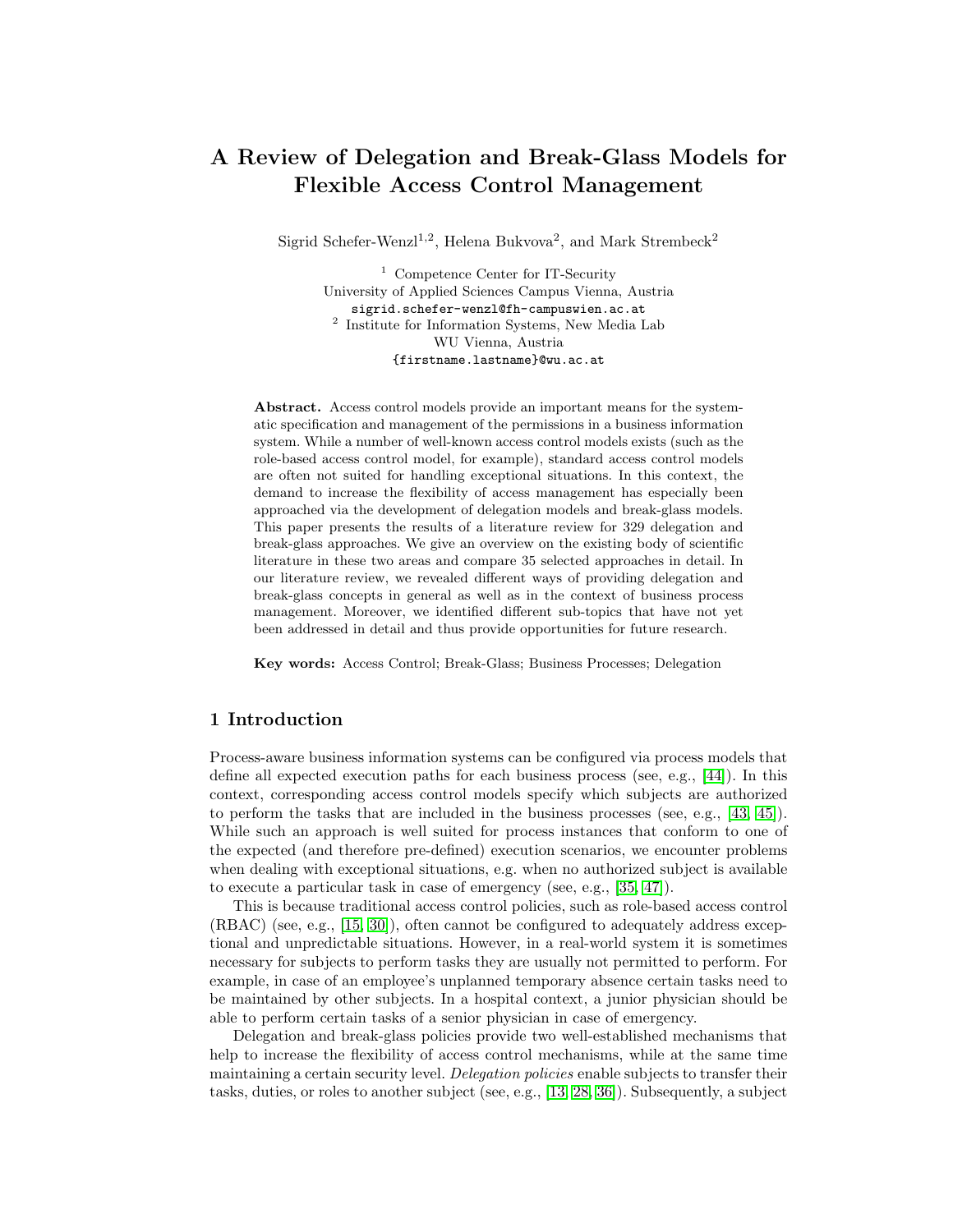#### 2 Sigrid Schefer-Wenzl, Helena Bukvova, Mark Strembeck

receiving a delegation (the delegatee) will act on behalf of the delegating subject (the delegator). Break-glass policies (see, e.g., [\[17,](#page-10-4) [26,](#page-10-5) [33\]](#page-11-6)) have been introduced to flexibly handle emergency situations by breaking or overriding the standard access permissions in a controlled manner. In essence, a break-glass policy allows a subject to perform an action under certain conditions even though he/she was not previously authorized to do so. Usually, such override accesses are monitored and documented for later reviews and audits. Due to an increasing interest in flexible access management, a variety of different approaches was published offering different features for different application domains. However, the increasing number of such approaches also makes it difficult for organizations to select an approach that fits their needs. Similarly, researchers in this domain may find it challenging to keep an overview of existing literature.

The contribution of this paper is threefold. First, we provide a state-of-the art overview of approaches for delegation and break-glass policies. We present a survey of 329 publications in this research area, providing insight into the development of this field and showing its emerging importance. Second, we compare different approaches for delegation and break-glass policies, distinguishing in particular between approaches that are concerned with delegation and break-glass in general and approaches concerned explicitly with the special demands of these concepts in the context of business processes and workflows. Third, by comparing approaches from selected key articles in detail we provide a foundation for the informed selection of suitable delegation and break-glass models as well as for evaluating future research in this area.

The remainder of this paper is structured as follows. Section [2](#page-1-0) presents a survey of the research area. In Sections [3](#page-4-0) and [4,](#page-6-0) a classification and in-depth analysis of existing delegation and break-glass models is introduced. Finally, Section [5](#page-8-0) gives a conclusion and outlook on future work.

## <span id="page-1-0"></span>2 Development of the Research Area

In order to identify relevant delegation and break-glass models, we have carried out a literature review based on the guidelines presented, for example, in [\[6,](#page-9-0) [25,](#page-10-6) [48\]](#page-11-7). We have searched seven databases and digital libraries that index scientific articles in information systems and computer science. In particular, our search included the following libraries: ACM Digital Library, IEEE Digital Library, Springer Link, AIS Electronic Library, CiteSeerX Scientific Literature Digital Library, and DBLP. The databases were searched for articles containing in their full-text at least one of our selected search terms.

Based on our previous knowledge of the research area as well as on screening searches, we have picked the following search terms: "break-glass", "break-the-glass", and "delegation" to find articles focusing on delegation or break glass; "access control", "emergency", "flexibility", "workflow", and "business process" to find articles addressing approaches for flexible access control in business-process environments and/or for emergency scenarios. The search results from all databases were combined and doubleentries eliminated. The full-text of the articles was then checked in order to ascertain that the articles fulfill the inclusion criterion: presentation or active discussion of a model for delegation or break-glass procedures. Publications that did not present original research in this area were removed, leaving a sample of 329 publications dealing with delegation (268 articles) and break-glass (61 articles) models.

After screening the sample we noted the broad selection of articles, originating from different research areas (e.g., health care, access control, workflow management), as well as strong interdependencies (cross-references) among the articles. Hence, we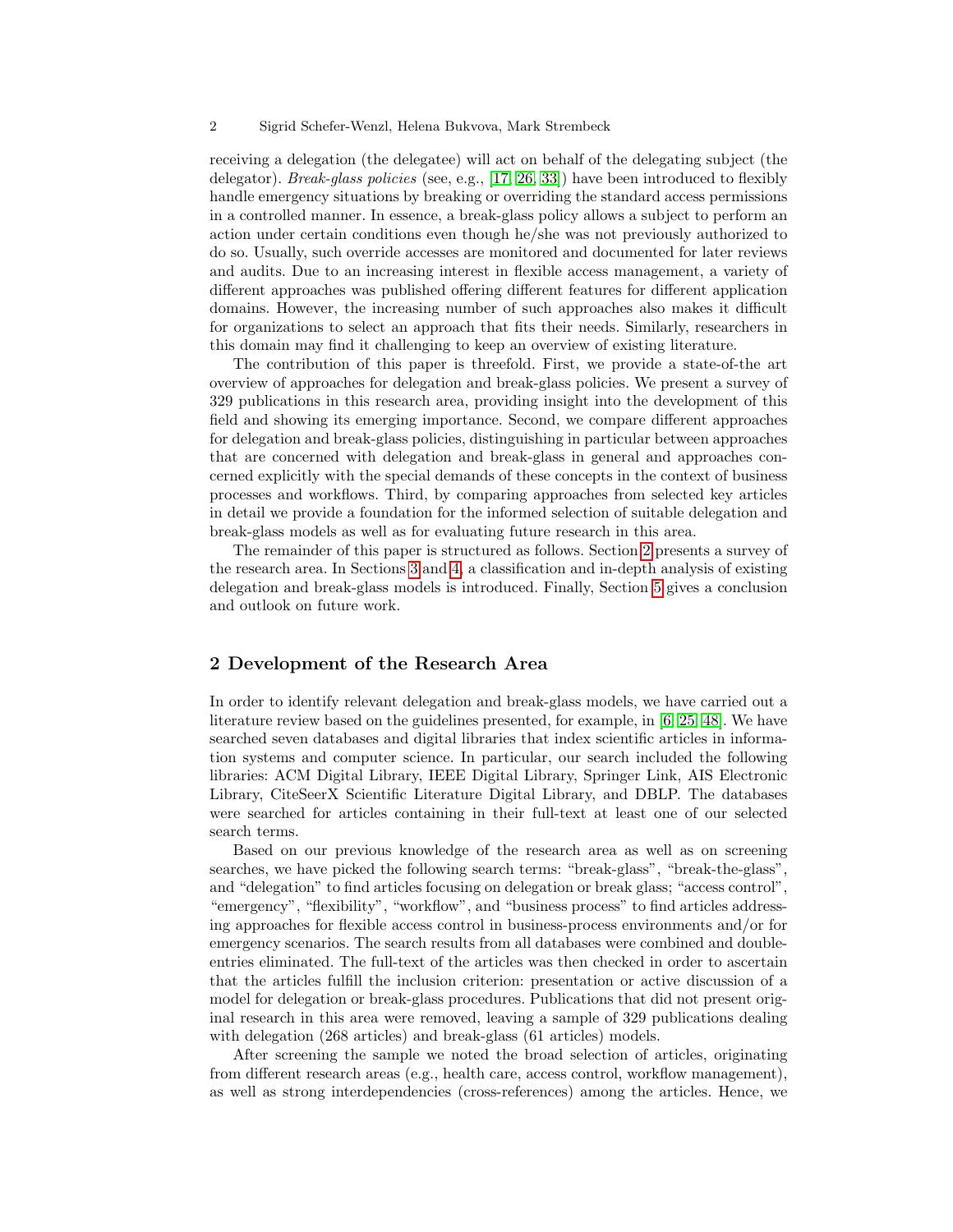have decided not to do a further backward reference search, as it was likely to be very broad and complex, while at the same time bringing hardly any new approaches into the sample (see [\[24\]](#page-10-7)).



<span id="page-2-0"></span>Fig. 1. Development of the delegation research topic

The 329 scientific contributions in the sample reflect the current knowledge base on the two research topics. After reviewing these approaches, we have decided to further categorize the sample (besides distinguishing delegation and break-glass related research) into publications explicitly considering the business process context and publications that discuss break-glass or delegation in general. Fig. [1](#page-2-0) and Fig. [2](#page-3-0) visualize the structure of the sample with regard to the yearly publication output.

The first comprehensive delegation models were published in the late 90s (see Fig. [1\)](#page-2-0). These publications then mainly focussed on certificate- and attribute-based delegation models. The amount of publications per year increased constantly with the popularity of role-based access control. Delegation models considering a business process/workflow context were first published in 2001 (see Fig. [1\)](#page-2-0). Again the number of published models increased every year with a significant peak in 2009, remaining rather constant since then.

In comparison, a considerably lower amount of break-glass models has been published. The term "break-glass" model, referring to a comprehensive approach for the controlled override of access control rules, first appears in 2006. However, different earlier publications used other terms for similar models (see Fig. [2\)](#page-3-0). The number of publications constantly increased since 2006, with little peaks in 2010 and 2013. In addition, in many years only one or two articles were published considering break-glass models in a business process context. Overall, the increasing total amount of published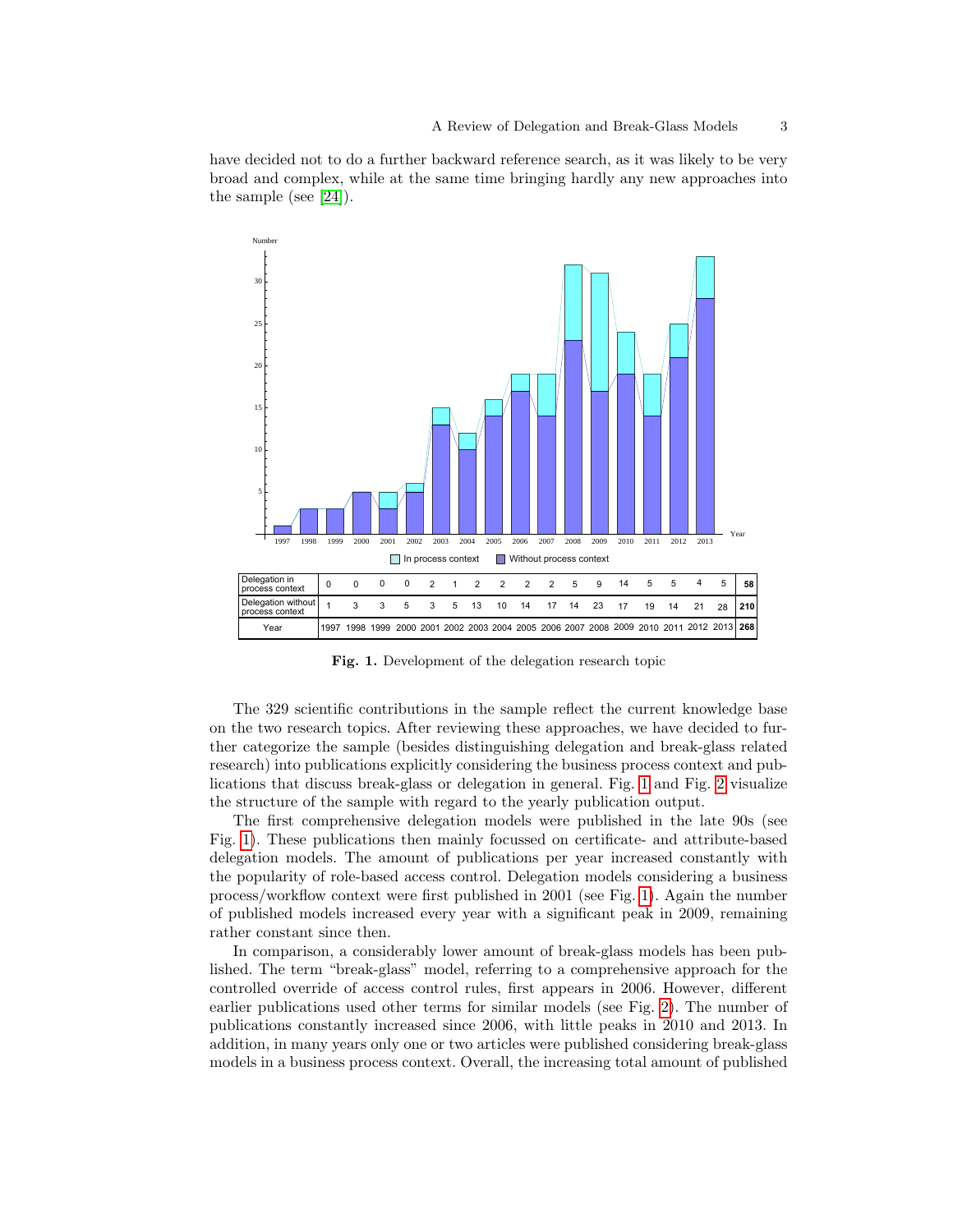

<span id="page-3-0"></span>Fig. 2. Development of the break-glass research topic

delegation and break-glass models over the past few years demonstrates the increasing interest in these topics.

By reviewing the approaches in detail, we identified a number of differences. For example, some of these approaches only allow for the delegation of complete roles (see, e.g., [\[4,](#page-9-1) [5,](#page-9-2) [49\]](#page-11-8)), others also allow for permission-based delegation (see, e.g., [\[23,](#page-10-8) [41,](#page-11-9) [50\]](#page-11-10)). Similarly, some break-glass approaches allow for the definition of break-glass policies for individual subjects (subject-based break-glass policies, see, e.g.,  $[1, 29, 34]$  $[1, 29, 34]$  $[1, 29, 34]$ ), others allow for the definition of break-glass policies on role-level (role-based break-glass policies, see, e.g., [\[7,](#page-9-4) [16,](#page-10-10) [45\]](#page-11-2)). In addition, some of the delegation and break-glass models explicitly address entailment constraints (see, e.g., [\[39,](#page-11-12) [42,](#page-11-13) [45\]](#page-11-2)). Entailment constraints define additional conditions for access control decisions by considering, e.g., the task history or certain context information (such as time or location). The most prominent examples of entailment constraints are separation of duty (SOD) and binding of duty (BOD) constraints. A SOD constraint defines that two permissions/tasks must not be assigned to (or activated/performed by) the same subject, while a BOD constraint defines that two bound permissions/tasks need to be assigned to the same subject or role. Furthermore, some approaches offer modeling support to visualize the respective concepts, some approaches (also) provide corresponding tool support for enforcing delegation or break-glass policies (see, e.g., [\[37,](#page-11-14) [38,](#page-11-15) [42\]](#page-11-13)). This variety presents a challenge for researchers working in this field or wishing to quickly grasp the state of research.

To provide a better overview of the existing approaches, we have thus further focused our study by selecting a sub-sample of 35 articles that explicitly aim to evolve approaches for systematic delegation or break-glass procedures. In the subsequent sections, we present an analysis of these approaches by describing for each approach the policy type supported, the context where the approach can be applied, its main features, the types of constraints supported, and which kind of modeling support is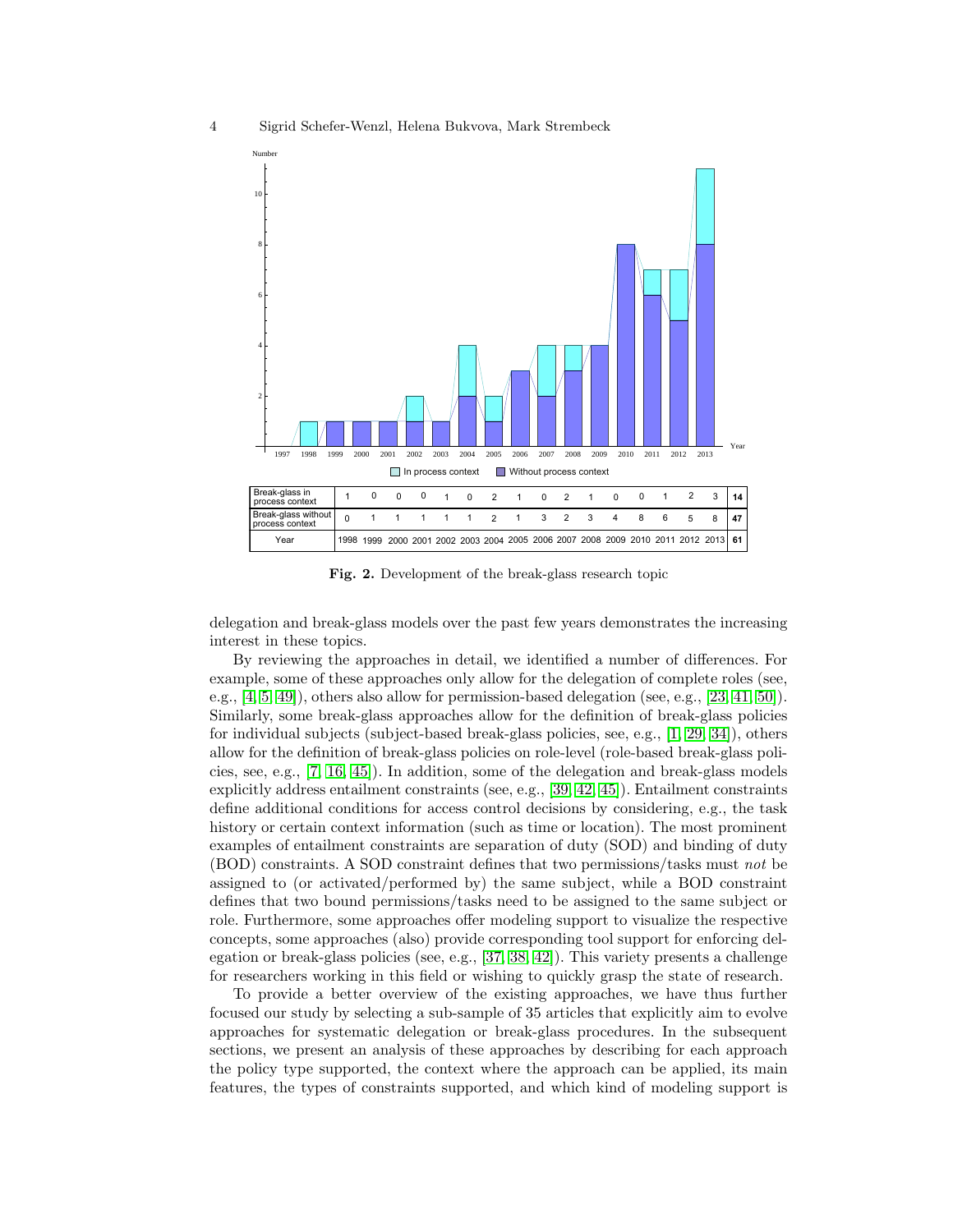provided. In particular, Section [3](#page-4-0) provides a comparison of delegation, and Section [4](#page-6-0) presents a comparison of break-glass approaches.

# <span id="page-4-0"></span>3 Comparison of Delegation Approaches

Fig. [3](#page-4-1) and Fig. [4](#page-5-0) summarize the results of our comparison of approaches which are concerned with delegation models for roles, permissions, tasks, and duties in an access control or business process context.

In recent years, there has been much work on various aspects of role-based and permission-based delegation. In [\[5\]](#page-9-2), Barka and Sandhu present RBDM, a framework for characterizing role-based delegation models. RBDM distinguishes, for instance, between permanent or temporary, partial or total, and single- or multi-step delegation. A formal model and some extensions for RBDM are presented in [\[4\]](#page-9-1). RDM2000 [\[49\]](#page-11-8) is an extension of RBDM supporting role-based and multi-step delegation. Furthermore, a rule-based declarative language is proposed to specify and enforce policies, separation of duty constraints are considered, and corresponding tool support is provided.

|                                                | Policy<br>type    | Context                    | Main<br>Features                                                          | Constraintsl | Modeling<br>support              |
|------------------------------------------------|-------------------|----------------------------|---------------------------------------------------------------------------|--------------|----------------------------------|
| Barka and<br>Sandhu<br>[4, 5]                  | Delegation        | <b>RBAC</b>                | Delegation of roles                                                       |              | formal metamodel                 |
| Zhang et al.<br>[49]                           | <b>Delegation</b> | <b>RBAC</b>                | Delegation of roles                                                       | SOD          | formal metamodel<br>tool support |
| Zhang et al.<br>[50]<br>Shang and<br>Wang [41] | <b>Delegation</b> | <b>RBAC</b>                | Delegation of roles<br>Delegation of<br>permissions<br>Conflict detection | SOD          | formal metamodel                 |
| Hasebe<br>et al. [23]                          | <b>Delegation</b> | <b>RBAC</b>                | Delegation of roles<br>Delegation of<br>permissions                       |              | formal metamodel                 |
| Sohr et al.<br>[42]                            | <b>Delegation</b> | <b>RBAC</b>                | Delegation of roles<br>Delegation of<br>permissions                       | <b>SOD</b>   | <b>UML</b>                       |
| Cole et al.<br>[11]                            | Delegation        | Obligations                | Delegation of<br>obligations                                              |              |                                  |
| Schaad and<br>Moffett [36]                     | <b>Delegation</b> | Obligations                | Delegation of<br>obligations                                              |              | formal metamodel                 |
| Ghorbel-<br>Talbi et al.<br>[21, 22]           | Delegation        | <b>RBAC</b><br>Obligations | Delegation of roles<br>Delegation of<br>obligations                       |              | formal metamodel                 |

<span id="page-4-1"></span>Fig. 3. Comparison of delegation models

In [\[50\]](#page-11-10), a permission-based delegation model (PBDM) is presented which allows for the delegation of roles and permissions. Delegation roles are defined to delegate permissions to a user. Support for entailment constraints is limited to static separation of duty constraints. Furthermore, some delegation-related conflicts are described in  $[50]$  – resolutions for these conflicts are not discussed, however. In [\[41\]](#page-11-9), an extension to PBDM is presented to integrate entailment constraints in permission-based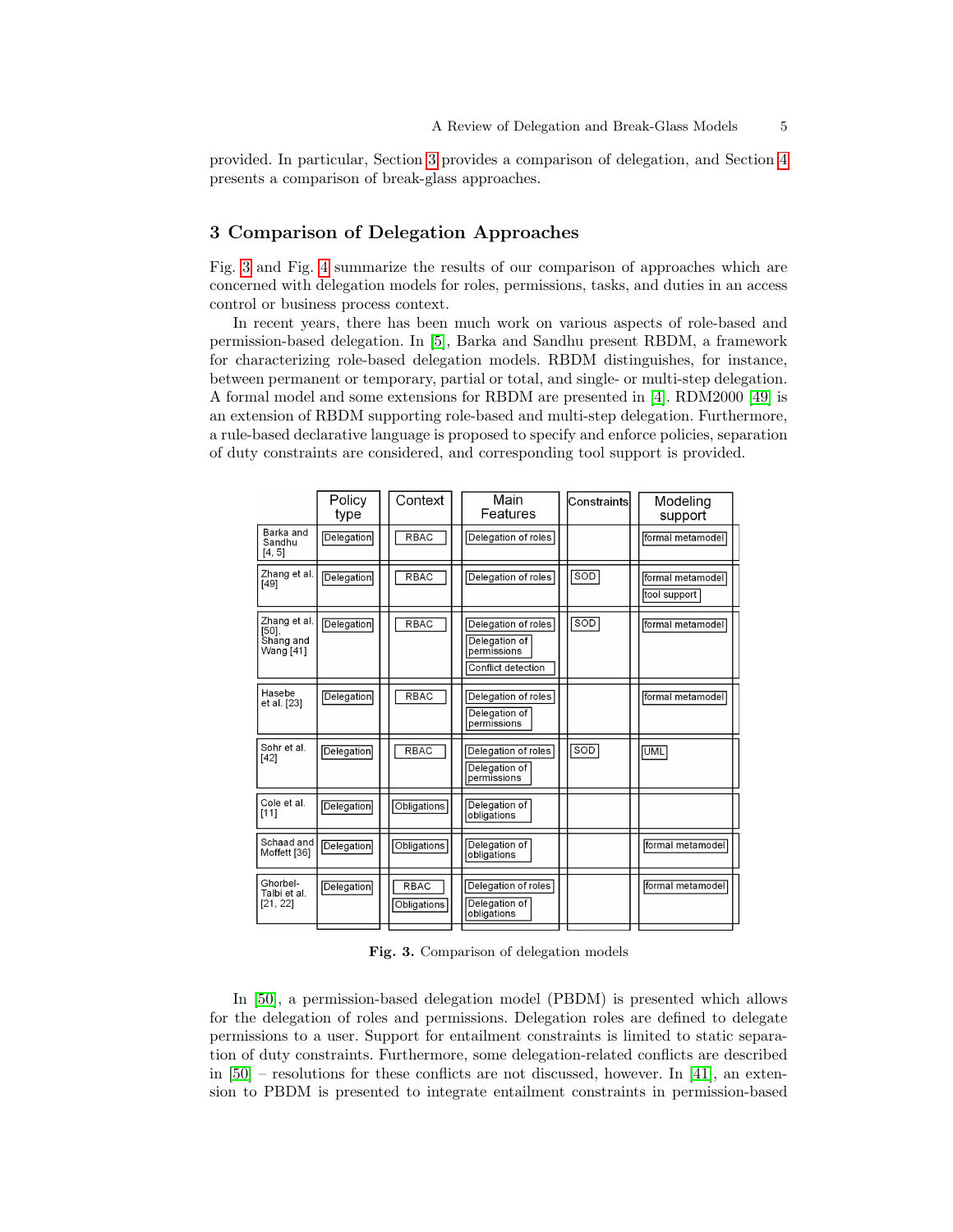#### 6 Sigrid Schefer-Wenzl, Helena Bukvova, Mark Strembeck

delegation. Shang and Wang [\[41\]](#page-11-9) focus on static separation of duty constraints and shortly address related conflicts. Moreover, they analyze role-based constraints and do not consider task-based constraints. An approach similar to [\[50\]](#page-11-10) is presented in [\[23\]](#page-10-8), where a capability-based delegation model (CRBAC) based on RBAC96 (see [\[30\]](#page-10-1)) is introduced to support cross-domain delegation of roles and permissions in terms of capability transfer. Recently, an approach for the model-based specification of rolebased delegation and revocation policies via UML was introduced in [\[42\]](#page-11-13). They use standard UML class and object diagrams for graphically visualizing delegation policies. Corresponding tool support as well as conflict detection and resolution handling are not provided in [\[42\]](#page-11-13).

In addition to roles and permissions, duties or obligations may also be subject to delegation. Duties usually define actions which must be performed in order to meet legal and/or internal regulations. Yet, the delegation of duties has received little attention in literature so far, although it has been identified as important phenomenon, e.g., in [\[11\]](#page-10-11), where different ways of delegating obligations are discussed. In [\[36\]](#page-11-5), the delegation of obligations is addressed, mainly motivating the reasons for delegating obligations and stressing the need for balancing authorizations and obligations. Another basic delegation model for obligations has been introduced in [\[21,](#page-10-12) [22\]](#page-10-13). In this approach, different kinds of duty-level and role-level delegations are considered, also taking contextual information into account. Yet, none of the above approaches considers the delegation of duties in a business process context. Similarly, none of the above approaches discusses the delegation of duties/obligations with respect to entailment constraints, corresponding modeling/tool support, or the detection and resolution of related conflicts.

|                                                | Policy<br>type    | Context                                     | Main<br>Features                                                                         | Constraintsl      | Modeling<br>support                            |
|------------------------------------------------|-------------------|---------------------------------------------|------------------------------------------------------------------------------------------|-------------------|------------------------------------------------|
| Atluri and<br>Warner [3]                       | <b>Delegation</b> | <b>Business</b><br><b>processes</b>         | Delegation of tasks<br>Conflict detection                                                | <b>SOD</b>        | formal metamodel                               |
| Wainer et<br>al. [46]                          | Delegation        | <b>RBAC</b><br><b>Business</b><br>processes | Delegation of roles<br>Delegation of tasks                                               | <b>SOD</b>        | formal metamodel<br>tool support               |
| Crampton<br>and Khamb-<br>hammettu<br>[12, 13] | <b>Delegation</b> | <b>RBAC</b><br><b>Business</b><br>processes | Delegation of roles<br>Delegation of tasks<br>Conflict detection                         | SOD               | formal metamodel                               |
| Gaaloul<br>et al. [18,<br>19, 201              | Delegation        | <b>RBAC</b><br><b>Business</b><br>processes | Delegation of roles<br>Delegation of tasks                                               | SOD<br><b>BOD</b> | formal metamodel<br>tool support               |
| Schefer-<br>Wenzl et al.<br>[37, 40]           | <b>Delegation</b> | <b>RBAC</b><br><b>Business</b><br>processes | Delegation of roles<br>Delegation of tasks<br>Delegation of duties<br>Conflict detection | SOD<br>BOD        | formal metamodel<br><b>UML</b><br>tool support |

<span id="page-5-0"></span>Fig. 4. Comparison of delegation models in a business process context

However, delegation in a business-process or workflow context has received considerable attention in recent years (see Section [2](#page-1-0) and Fig. [4\)](#page-5-0). In [\[3\]](#page-9-5), the notion of delegation is extended to allow for conditional delegation. Different types of constraints,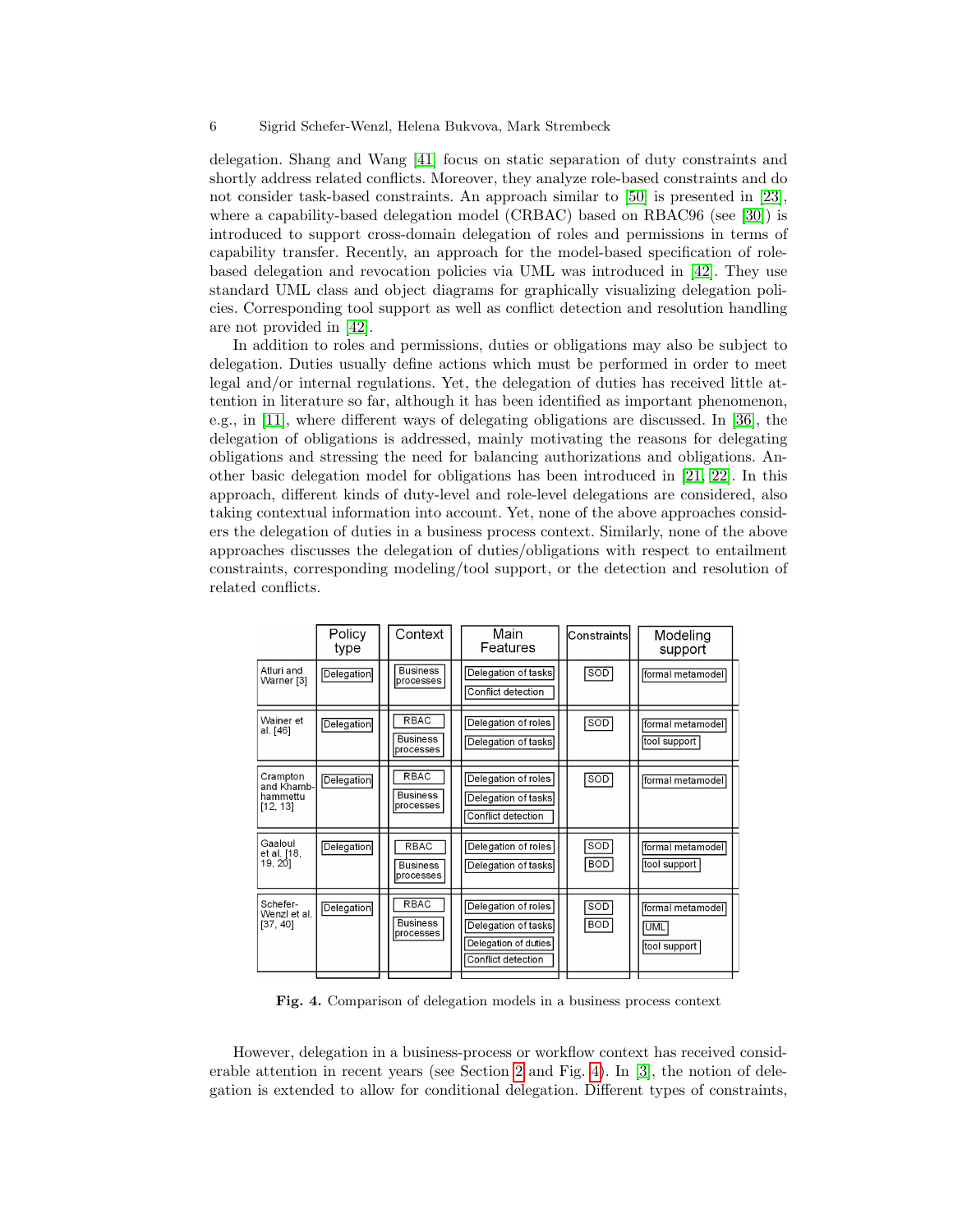such as separation of duty constraints, are addressed in the context of delegation. Moreover, three types of conflicts as well as a runtime allocation algorithm are presented. A formal model for role-based and task-based delegation in worklows using the notions of case and organizational unit is described in [\[46\]](#page-11-16). The detection and resolution of delegation-related conflicts is not discussed in [\[46\]](#page-11-16) though. Similar approaches without related modeling support and only limited support for conflict detection are also presented in [\[12,](#page-10-14) [13\]](#page-10-2). The effects of some delegation operations on three workflow execution models are described in [\[13\]](#page-10-2).

Only few contributions exist which consider entailment constraints and related conflicts in the context of delegation. Gaaloul et al. [\[18,](#page-10-15) [19,](#page-10-16) [20\]](#page-10-17) present a formal approach for integrating task delegation into the RBAC model which also considers separation of duty and binding of duty constraints. The approach presented in [\[18,](#page-10-15) [19,](#page-10-16) [20\]](#page-10-17) does not consider the delegation of duties and does not provide a corresponding modeling extension to enable the graphical visualization of process-related delegation concepts. In [\[12\]](#page-10-14), the satisfiability problem of workflows in the context of constrained delegation is addressed. Crampton and Khambhamettu also provide an algorithm that determines whether to permit a delegation request.

In [\[37,](#page-11-14) [40\]](#page-11-17), an approach to model the delegation of roles, tasks, and duties in UML Activity diagrams is introduced. In addition, algorithms are introduced to systematically check for conflicts before delegating tasks, duties, and roles in a business process context at design- and runtime. The approach considers separation of duty and binding constraints and provides resolution strategies to resolve each conflict type (see Fig. [4\)](#page-5-0).

# <span id="page-6-0"></span>4 Comparison of Break-Glass Approaches

In our analysis of break-glass approaches, we distinguish two types of models. First, we have approaches that primarily aim to integrate break-glass policies into (role-based) access control models. Second, a number of different approaches exist that integrate break-glass related information into a business process/workflow environment. Figs. [5](#page-7-0) and [6](#page-8-1) show an overview of selected break-glass approaches in an access control or business process context.

Several approaches exist to integrate break-glass policies into access control models. For example, the optimistic security principle [\[29\]](#page-10-9) aims to handle exceptional cases. In the approach from Povey [\[29\]](#page-10-9), any access is legitimate and is thus granted. Monitoring and recording functions are provided to guarantee traceability. These functions are implemented using the Clark-Wilson model (see [\[10\]](#page-9-6)). A similar approach is presented by Ardagna et al. [\[2\]](#page-9-7). They introduce a break-glass approach where an action can be performed by finding a corresponding emergency policy. Alternatively, a breakglass override can be granted if the system is in an emergency state and a supervisor can be notified about the override. In both approaches, the enforcement of security policies is retrospective. They rely on administrators to detect unreasonable accesses and subsequently take steps to compensate for undesired behavior. For this reason, this approach causes a significant burden for administrators. Moreover, both approaches do not consider entailment constraints and do not provide corresponding tool support.

The break-the-glass RBAC (BTG-RBAC) model [\[16\]](#page-10-10) specifies for each permissionto-role assignment if a break-glass override is allowed. Moreover, obligations can be associated with permissions to define mandatory actions that must be performed in case of a break-glass override. The BTG-RBAC model does not consider entailment constraints and it does not provide tool support. In [\[7\]](#page-9-4), a break-glass extension for SecureUML is introduced. The resulting SecureUML break-glass policies can then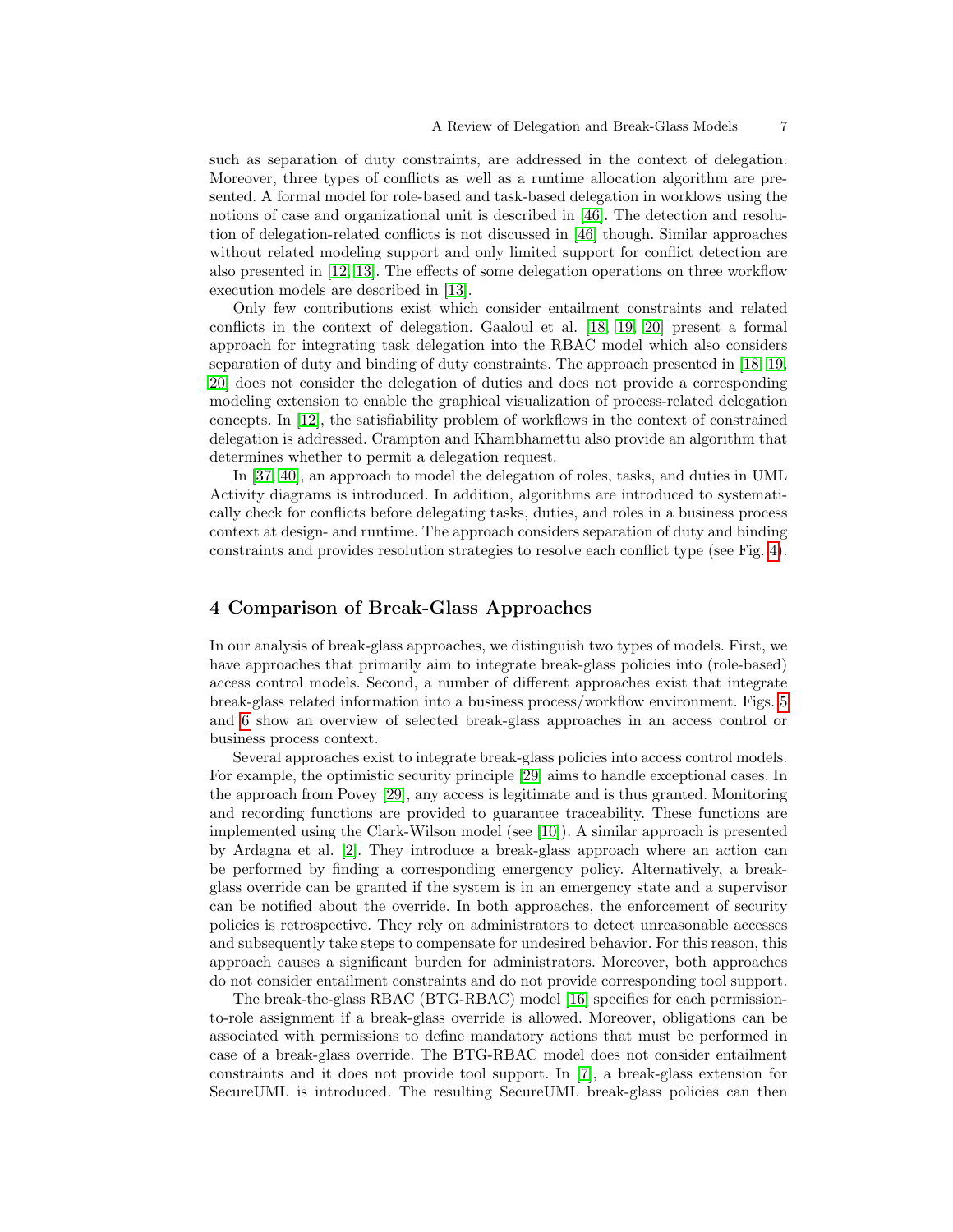|                                        | Policy<br>type     | Context                     | Main<br>Features                                          | Constraints            | Modeling<br>support                                    |
|----------------------------------------|--------------------|-----------------------------|-----------------------------------------------------------|------------------------|--------------------------------------------------------|
| Povey [29]                             | <b>Break-Glass</b> | Optimistic<br>security      | subject-specific<br>break-glass rules<br>review mechanism |                        | formal metamodel                                       |
| Ardagna<br>et al. [2]                  | <b>Break-Glass</b> | Policy<br>spaces            | subject-specific<br>break-glass rules<br>review mechanism |                        | formal metamodel<br>tool support                       |
| Ferreira<br>et al. [16]                | Break-Glass        | <b>RBAC</b>                 | role-based<br>break-glass rules<br>review mechanism       |                        | formal metamodel                                       |
| <b>Brucker</b> and<br>Petritsch<br>[7] | <b>Break-Glass</b> | <b>RBAC</b><br><b>XACML</b> | role-based<br>break-glass rules<br>review mechanism       | <b>SOD</b>             | formal metamodel<br><b>UML</b><br>tool support         |
| Algatawna<br>et al. [1]                | <b>Break-Glass</b> | <b>XACML</b><br>Obligations | subject-specific<br>break-glass rules<br>review mechanism |                        | consistency checks<br>tool support                     |
| Rissanen<br>et al. [33,<br>341         | <b>Break-Glass</b> | Privilege<br>Calculus       | subject-specific<br>break-glass rules<br>review mechanism |                        | formal metamodel                                       |
| Carminati<br>et al. [8, 9]             | <b>Break-Glass</b> | Obligations                 | subject-specific<br>break-glass rules<br>review mechanism | context<br>constraints | formal metamodel<br>consistency checks<br>tool support |

8 Sigrid Schefer-Wenzl, Helena Bukvova, Mark Strembeck

<span id="page-7-0"></span>Fig. 5. Comparison of break-glass models

be transformed into XACML. Furthermore, the model allows for the definition of separation of duty constraints. Another approach for discretionary overriding of access control in XACML policies is introduced in [\[1\]](#page-9-3). In particular, a break-glass policy is specified as an XACML override-obligation, which logs the activity, prompts the user for confirmation, and notifies a (pre-defined) authority. This approach offers subjectspecific break-glass policies, but does not consider entailment constraints. In [\[33,](#page-11-6) [34\]](#page-11-11), a certificate-based approach based on the Privilege Calculus Framework is used to implement a break-glass mechanism. The Secure information sharing break-glass model introduced in [\[8,](#page-9-8) [9\]](#page-9-9) uses the Core Event Specification Language (CESL) for visualising logical definitions and sequences. This language provides stream, event, and pattern operators to express queries. In comparison to other approaches, emergency policies are only valid temporarily and cannot be triggered by a user but only by the system. Moreover, contextual information is taken into account in access control decisions.

Only few contributions exist to integrate the concept of break-glass policies into a business process context (see Fig. [6\)](#page-8-1). However, such an integration can be very useful, as suggested in [\[27\]](#page-10-18), for example, where a survey on flexibility criteria for business process management systems is presented. Amongst others, sophisticated exception handling mechanisms are identified as important flexibility requirements for processaware information systems. In [\[45\]](#page-11-2), Wainer et al. present an RBAC model for workflow systems, called W-RBAC. They also extend this model via exception handling functionalities that allow for the controlled overriding of entailment constraints in case of emergency. To achieve this, each constraint is associated with a certain level of priority. Furthermore, roles hold override privileges according to their level of responsibility. Subject-specific break-glass policies are not supported in the W-RBAC model.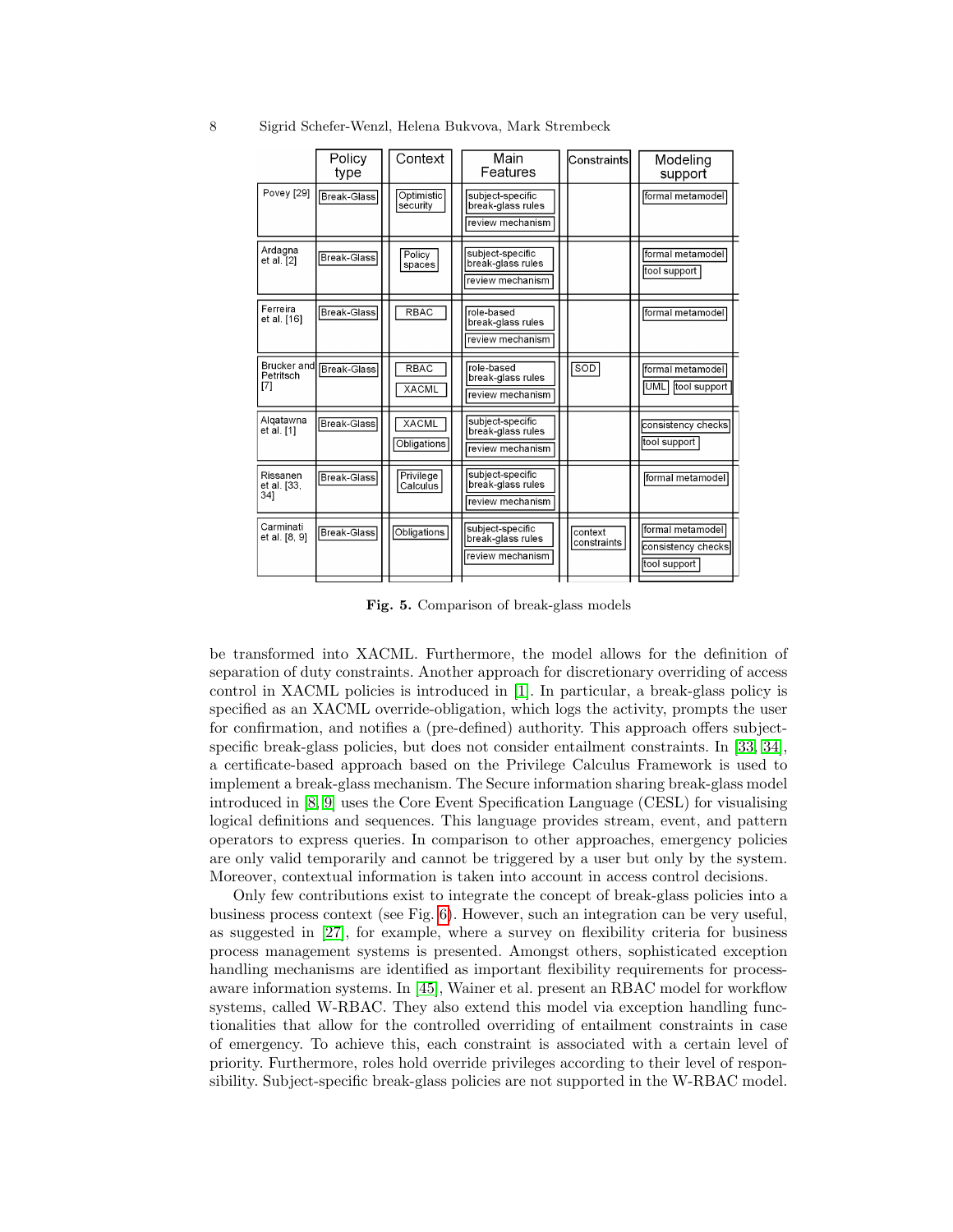|                                                | Policy<br>type     | Context                                     | Main<br>Features                                                                             | Constraintsl      | Modeling<br>support                                           |
|------------------------------------------------|--------------------|---------------------------------------------|----------------------------------------------------------------------------------------------|-------------------|---------------------------------------------------------------|
| Wainer et<br>al. [45]                          | <b>Break-Glass</b> | <b>RBAC</b><br><b>Business</b><br>processes | role-specific<br>break-glass rules<br>review mechanism                                       | SOD<br><b>BOD</b> | formal metamodel<br>tool support                              |
| Reichert<br>and Dadam<br>[31]                  | Break-Glass        | <b>Business</b><br>processes                |                                                                                              |                   | formal metamodel<br>tool support                              |
| Weber<br>et al. [47]                           | <b>Break-Glass</b> | <b>Business</b><br>processes                | role-based<br>break-glass rules<br>review mechanism                                          |                   | formal metamodel                                              |
| Reichert et<br>al. [32]                        | <b>Break-Glass</b> | <b>Business</b><br>processes                | review mechanism                                                                             | <b>SOD</b>        | formal metamodel<br>consistency checks                        |
| Schefer-<br>Wenzl and<br>Strembeck<br>[38, 39] | <b>Break-Glass</b> | <b>RBAC</b><br><b>Business</b><br>processes | subject-specific<br>break-glass rules<br>review mechanism<br>role-based<br>break-glass rules | SOD<br><b>BOD</b> | formal metamodel<br>consistency checks<br>tool support<br>UML |

<span id="page-8-1"></span>Fig. 6. Comparison of break-glass models in a business process context

Moreover, corresponding modeling support for the visualization of business processes and corresponding break-glass policies is not provided.

Several other approaches exist that deal with process adaptations and process evolutions in order to flexibly handle different types of exceptions in process-aware information systems. For example, [\[31\]](#page-10-19) provides a formal model to support dynamic structural changes of process instances. A set of change operations is defined that can be applied by users in order to modify a process instance execution path, while maintaining its structural correctness and consistency. In [\[47\]](#page-11-4), change patterns and change support features are identified and several process management systems are evaluated regarding their ability to support process changes. Exception handling via structural adaptations of process models are also considered in [\[32\]](#page-11-18). In particular, several correctness criteria and their application to specific process meta models are discussed. Thus, this approach handles exceptional process executions by dynamically adapting the process flow. All these approaches that integrate break-glass policies into business processes have in common that processes must be changed in order to handle exceptional situations. A different approach is presented in [\[38,](#page-11-15) [39\]](#page-11-12), where the main goal is to maintain the designed process flow, while ensuring that only authorized subjects are allowed to participate in a workflow. A special focus is on the implications of task-based entailment constraints in exceptional situations. Moreover, [\[38,](#page-11-15) [39\]](#page-11-12) also offer modeling and tool support for business processes and related break-glass policies.

### <span id="page-8-0"></span>5 Conclusion

In this paper, we presented a comparison of different delegation and break-glass models that provide means to systematically increase the flexibility of access control models. In particular, we performed a literature review according to the guidelines presented in [\[6,](#page-9-0) [25,](#page-10-6) [48\]](#page-11-7). Based on this literature review, we performed an in-depth review and a detailed discussion of 35 key articles in these areas. The corresponding comparison includes the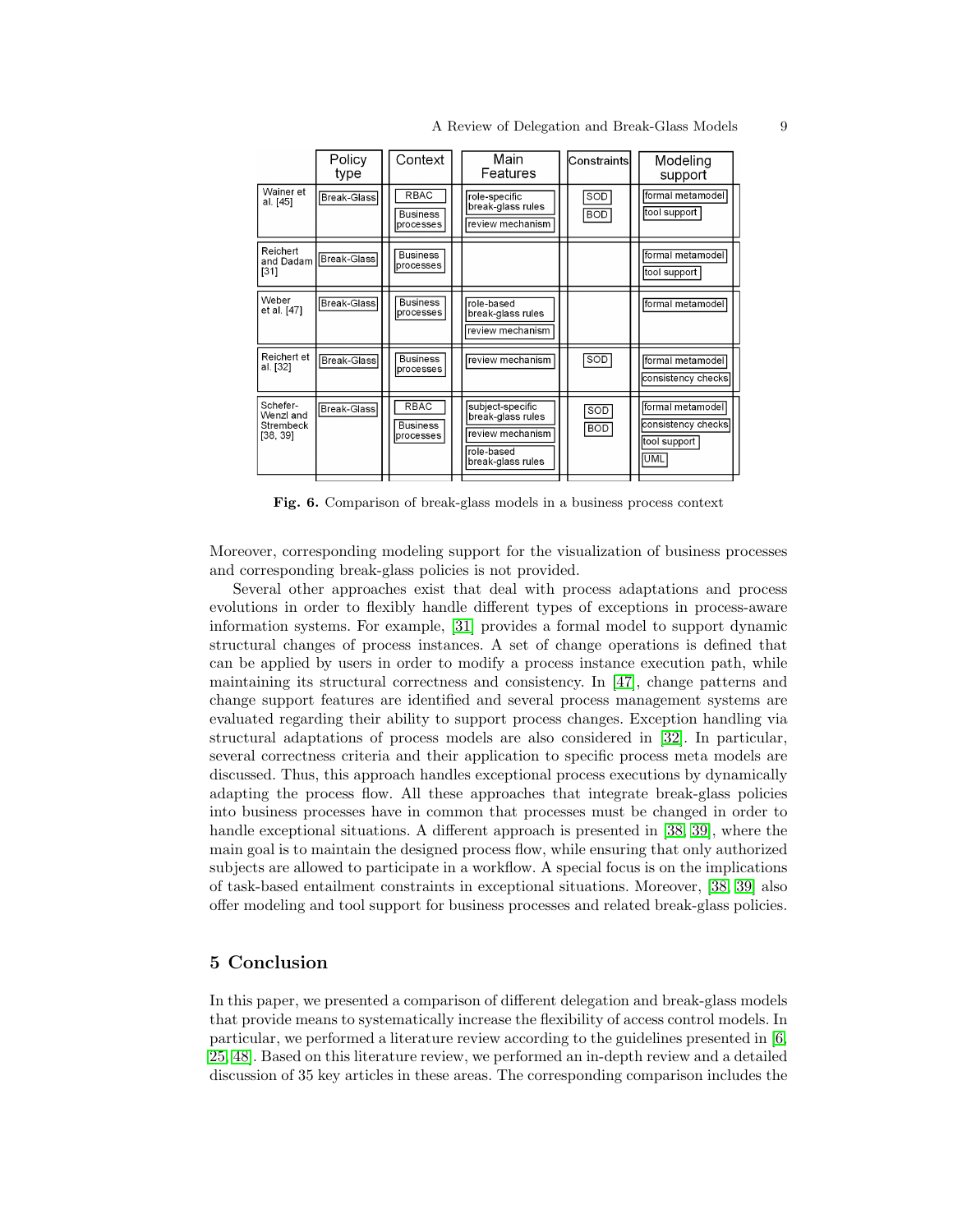#### 10 Sigrid Schefer-Wenzl, Helena Bukvova, Mark Strembeck

essential characteristics of the different approaches and can provide decision support for practitioners and researchers when selecting one of these approaches.

Moreover, our work shows that the demand for increasing the flexibility of access control (in general as well as in a business process context) will remain a lively and important research topic for years to come. So far, break-glass models have been researched to a lesser extent than delegation models. However, our literature review shows that break-glass approaches especially attract attention in application domains with high demands for a seamless, uninterrupted system operation, such as hospitals for example. Moreover, some approaches aim to combine delegation and break-glass mechanisms, e.g., by allowing automatic delegation in case of emergency [\[14\]](#page-10-20).

In addition, it can be noted that so far access control in a business process context has received less attention in the scientific literature. This fact may be due to an increased complexity that results from the combination of process flows with corresponding access control policies and access control constraints (such as entailment constraints for example). However, given the importance of the process-oriented approaches, additional research in this area would be of high relevance.

In our literature review, we found that in many approaches formal metamodels are a key research artefact to integrate delegation and break-glass concepts with access control models. In contrast, visual modelling support (e.g., via respective UML extensions) or corresponding tools were rarely presented though. This fact could make some of the approaches difficult to use and implement in practice. The limited research with regard to delegation and break-glass in business processes as well as the lack of modeling support and tool support are relevant directions for further research.

# References

- <span id="page-9-3"></span>1. J. Alqatawna, E. Rissanen, and B. Sadighi. Overriding of Access Control in XACML. In Proc. of the8th IEEE International Workshop on Policies for Distributed Systems and Networks, 2007.
- <span id="page-9-7"></span>2. C. A. Ardagna, S. D. C. di Vimercati, S. Foresti, T. W. Grandison, S. Jajodia, and P. Samarati. Access control for smarter healthcare using policy spaces. Computers  $\mathcal{C}$ Security, 29(8), 2010.
- <span id="page-9-5"></span>3. V. Atluri and J. Warner. Supporting conditional delegation in secure workflow management systems. In Proc. of the10th ACM symposium on Access control models and technologies (SACMAT), 2005.
- <span id="page-9-1"></span>4. E. Barka and R. Sandhu. A Role-Based Delegation Model and Some Extensions. In Proc. of the 23rd National Information Systems Security Conference, 2000.
- <span id="page-9-2"></span>5. E. Barka and R. Sandhu. Framework for Role-Based Delegation Models. In Proc. of the 16th Annual Computer Security Applications Conference, 2000.
- <span id="page-9-0"></span>6. P. Brereton, B. A. Kitchenham, D. Budgen, M. Turner, and M. Khalil. Lessons from applying the systematic literature review process within the software engineering domain. Journal of Systems and Software, 80(4), 2007.
- <span id="page-9-4"></span>7. A. D. Brucker and H. Petritsch. Extending Access Control Models with Break-Glass. In Proc. of the 14th ACM symposium on Access control models and technologies (SACMAT), 2009.
- <span id="page-9-8"></span>8. B. Carminati, E. Ferrari, and M. Guglielmi. Secure information sharing on support of emergency management. In Proc. of the International Conference on Privacy, Security, Risk and Trust, 2011.
- <span id="page-9-9"></span>9. B. Carminati, E. Ferrari, and M. Guglielmi. SHARE: Secure information sHaring frAmework for emeRgency managemEnt. In Proc. of the 29th International Conference on Data Engineering (ICDE), 2013.
- <span id="page-9-6"></span>10. D. D. Clark and D. R. Wilson. A comparison of commercial and military security policies. In IEEE Symposium on Security and Privacy, 1987.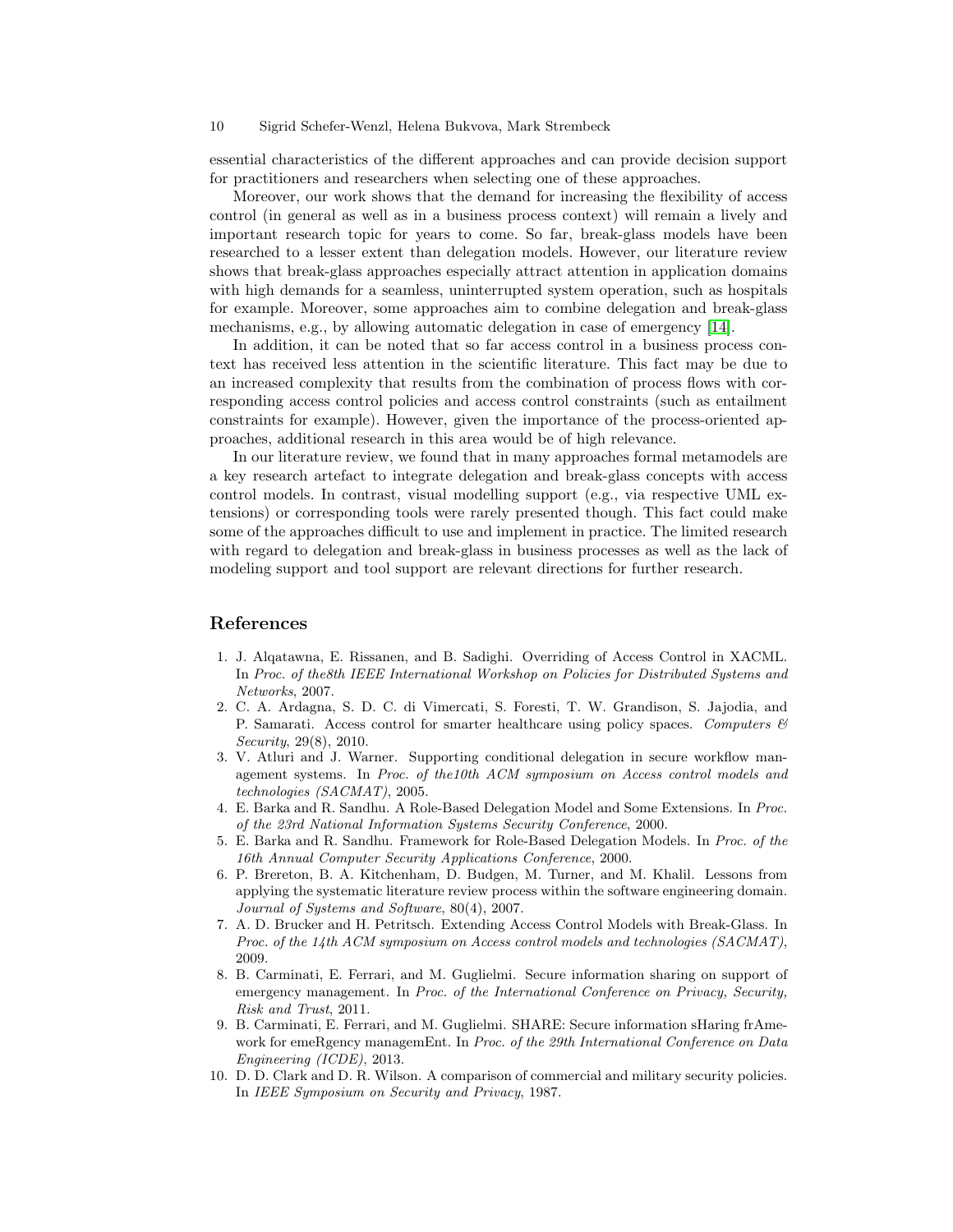- <span id="page-10-11"></span>11. J. Cole, J. Derrick, Z. Milosevic, and K. Raymond. Author Obliged to Submit Paper before 4 July: Policies in an Enterprise Specification. In Proc. of the International Workshop on Policies for Distributed Systems and Networks, 2001.
- <span id="page-10-14"></span>12. J. Crampton and H. Khambhammettu. Delegation and Satisfiability in Workflow Systems. In Proc. of the 13th ACM symposium on Access control models and technologies (SACMAT), 2008.
- <span id="page-10-2"></span>13. J. Crampton and H. Khambhammettu. On Delegation and Workflow Execution Models. In Proc. of the 2008 ACM symposium on Applied computing (SAC), 2008.
- <span id="page-10-20"></span>14. J. Crampton and C. Morisset. An Auto-delegation Mechanism for Access Control Systems. In Security and Trust Management. Springer, 2011.
- <span id="page-10-0"></span>15. D. F. Ferraiolo, D. R. Kuhn, and R. Chandramouli. Role-Based Access Control. Artech House, second edition edition, 2007.
- <span id="page-10-10"></span>16. A. Ferreira, D. Chadwick, P. Farinha, R. Correia, G. Zao, R. Chilro, and L. Antunes. How to Securely Break into RBAC: The BTG-RBAC Model. In Proc. of the 2009 Annual Computer Security Applications Conference, 2009.
- <span id="page-10-4"></span>17. A. Ferreira, R. Cruz-Correia, L. Antunes, P. Farinha, E. Oliveira-Palhares, D. W. Chadwick, and A. Costa-Pereira. How to Break Access Control in a Controlled Manner. In Proc. of the 19th IEEE Symposium on Computer-Based Medical Systems, 2006.
- <span id="page-10-15"></span>18. K. Gaaloul and F. Charoy. Task Delegation Based Access Control Models for Workflow Systems. In Proc. of the 9th IFIP Conference on e-Business, e-Services, and e-Society (I3E), 2009.
- <span id="page-10-16"></span>19. K. Gaaloul, E. Proper, and F. Charoy. An Extended RBAC Model for Task Delegation in Workflow Systems. In Proc. of the Workshops on Business Informatics Research, 2011.
- <span id="page-10-17"></span>20. K. Gaaloul, E. Zahoor, F. Charoy, and C. Godart. Dynamic Authorisation Policies for Event-based Task Delegation. In Proc. of the 22nd International Conference on Advanced Information Systems Engineering (CAiSE), 2010.
- <span id="page-10-12"></span>21. M. B. Ghorbel-Talbi, F. Cuppens, and N. Cuppens-Boulahia. Negotiating and delegating obligations. In Proc. of the International Conference on Management of Emergent Digital EcoSystems (MEDES), 2010.
- <span id="page-10-13"></span>22. M. B. Ghorbel-Talbi, F. Cuppens, N. Cuppens-Boulahia, D. L. Metayer, and G. Piolle. Delegation of Obligations and Responsibility. In Proc. of the International Information Security and Privacy Conference (SEC), 2011.
- <span id="page-10-8"></span>23. K. Hasebe, M. Mabuchi, and A. Matsushita. Capability-based delegation model in RBAC. In Proc. of the 15th ACM symposium on Access control models and technologies (SAC-MAT), 2010.
- <span id="page-10-7"></span>24. S. Jalali and C. Wohlin. Systematic literature studies: Database searches vs. backward snowballing. In Proceedings of the ACM-IEEE International Symposium on Empirical Software Engineering and Measurement, ESEM '12, pages 29–38, New York, NY, USA, 2012. ACM.
- <span id="page-10-6"></span>25. B. Kitchenham, O. P. Brereton, D. Budgen, M. Turner, J. Bailey, and S. Linkman. Systematic literature reviews in software engineering - a systematic literature review. Information and Software Technology, 51(1), 2009.
- <span id="page-10-5"></span>26. S. Marinovic, R. Craven, J. Ma, and N. Dulay. Rumpole: A Flexible Break-Glass Access Control Model. In Proceedings of the 16th ACM symposium on Access control models and technologies, 2011.
- <span id="page-10-18"></span>27. S. Nurcan. A Survey on the Flexibility Requirements Related to Business Processes and Modeling Artifacts. In Proc. of the Proceedings of the 41st Annual Hawaii International Conference on System Sciences, 2008.
- <span id="page-10-3"></span>28. S. L. Osborn and H. Wang. A Survey of Delegation from an RBAC Perspective. Journal of Software, 8(2), 2013.
- <span id="page-10-9"></span>29. D. Povey. Optimistic Security: A New Access Control Paradigm. In Proc. of the 1999 workshop on New security paradigms, 2000.
- <span id="page-10-1"></span>30. H. F. Ravi Sandhu, Edward Coyne and C. Youman. Role-Based Access Control Models. IEEE Computer, 29(2), 1996.
- <span id="page-10-19"></span>31. M. Reichert and P. Dadam. Adept flex-Supporting Dynamic Changes of Workflows Without Losing Control. J. Intell. Inf. Syst., 10(2), 1998.